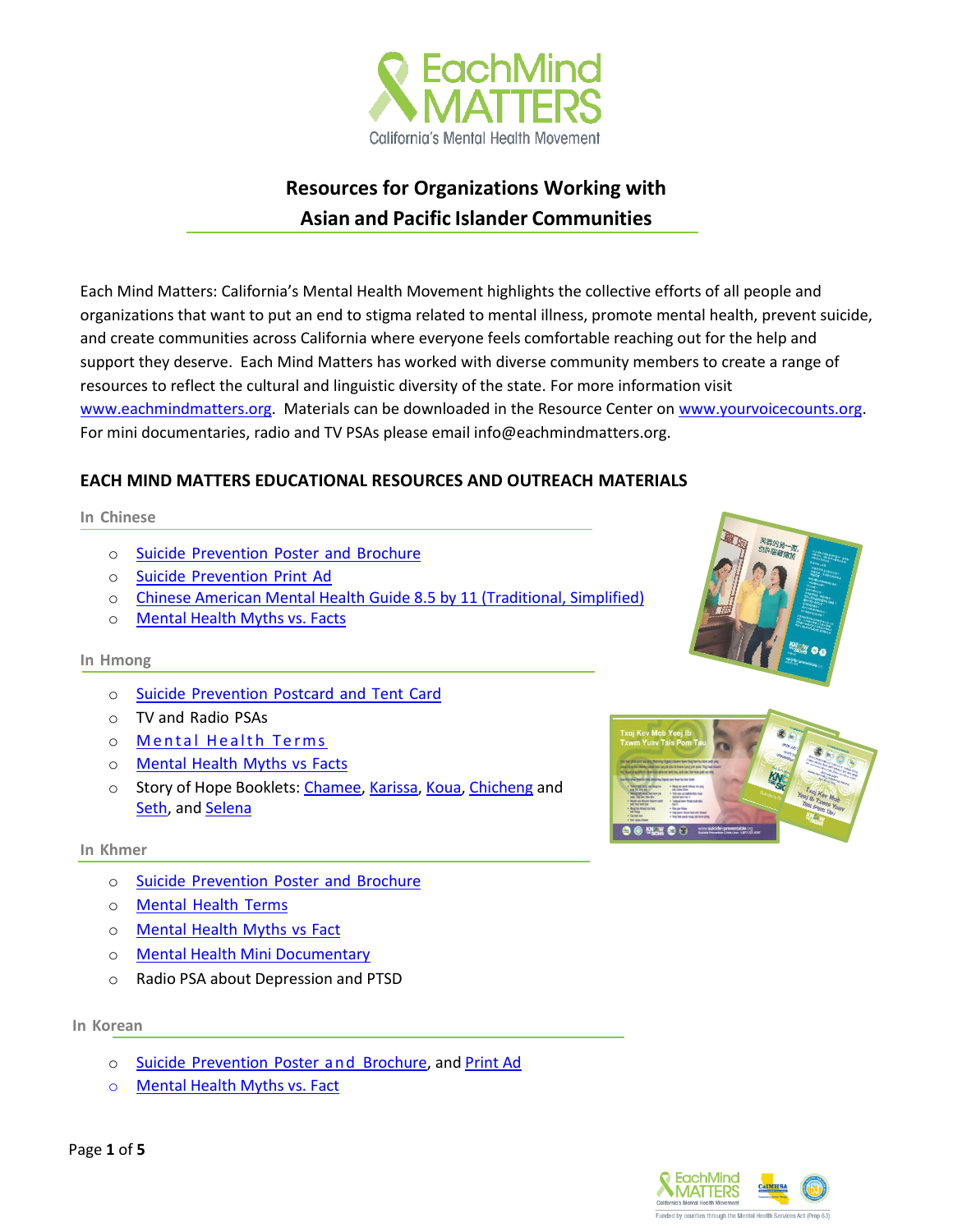#### In Lao

- o Suicide [Prevention](http://resource-center.yourvoicecounts.org/content/outreach-materials-lao-community-reports-poster-and-brochure) Poster and Brochure
- o [Mental](http://www.speakourminds.org/wp-content/uploads/2014/04/LAO_Mental-Health-Terms.pdf) Health Terms
- o [Mental](http://www.speakourminds.org/wp-content/uploads/2014/04/LAO_Stigma-Myths-Facts.pdf) Health Myths vs Facts
- o [Personal Story of Hope](https://vimeo.com/101459762)
- o TV and Radio PSAs (Depression and PTSD)
- o Mini Documentary

#### **In Mien**

- o [Mental](http://www.speakourminds.org/wp-content/uploads/2014/04/MN_Mental-Health-Terms.pdf) Health Terms
- o [Mental](http://www.speakourminds.org/wp-content/uploads/2014/04/MN_Stigma-Myths-Facts.pdf) Health Myths vs Facts
- o Story of Hope booklets: [Annabela,](https://www.dropbox.com/s/lncq5l6bx3n4lic/API.Storytelling_Annabela%20Saechou%28Mien%29.pdf?dl=0) [Meuy](https://www.dropbox.com/s/4rha83qknozofih/API.Storytelling_Meuy%20Vue%28Mien%29.pdf?dl=0) an[d Vincent](https://www.dropbox.com/s/grrlqsy3haf2u4f/API.storytelling_VincentSaechao%28Mien%29illus.pdf?dl=0)

#### **In Tagalog**

o Suicide [Prevention](http://resource-center.yourvoicecounts.org/content/outreach-materials-filipino-community-reports-handout-posters-and-brochure) Poster and Brochure

#### **In Vietnamese**

- o Suicide [Prevention](http://resource-center.yourvoicecounts.org/content/outreach-materials-vietnamese-community-reports-handout-posters-and-brochure) Poster and Brochure
- o [Mental Health Myths vs. Facts](https://www.dropbox.com/s/lsp33b7mp8hhpmp/Vietnamese%20Myth%20and%20Facts.pdf?dl=0)

#### **In Japanese**

o A youth-produced 60-second [film](https://www.youtube.com/watch?v=aTRqBfKvH1g&feature=youtu.be) in Japanese with English subtitles about suicide prevention developed as part of the Directing Change Program. (Visit [www.directingchange.org](http://www.directingchange.org/) and click on Films for Diverse Communities.)

#### **Additional Resources**

- Vignettes that share stories of mental health, hope, resilience and recovery from an Asian and Pacific Islander perspective:
	- o <http://www.eachmindmatters.org/story/lao/> (In Lao)
	- o <http://www.eachmindmatters.org/story/chua-cher/> (In Hmong)
	- o <http://www.eachmindmatters.org/story/sam/> (In Khmer)
	- o <http://www.eachmindmatters.org/story/emily/> (In English)
	- o <http://www.eachmindmatters.org/story/dennis/> (In English)
- An animated teen narrative located on the Walk In Our Shoes website at:
	- o [http://www.walkinourshoes.org/our-](http://www.walkinourshoes.org/our-stories/mai)--stories/mai







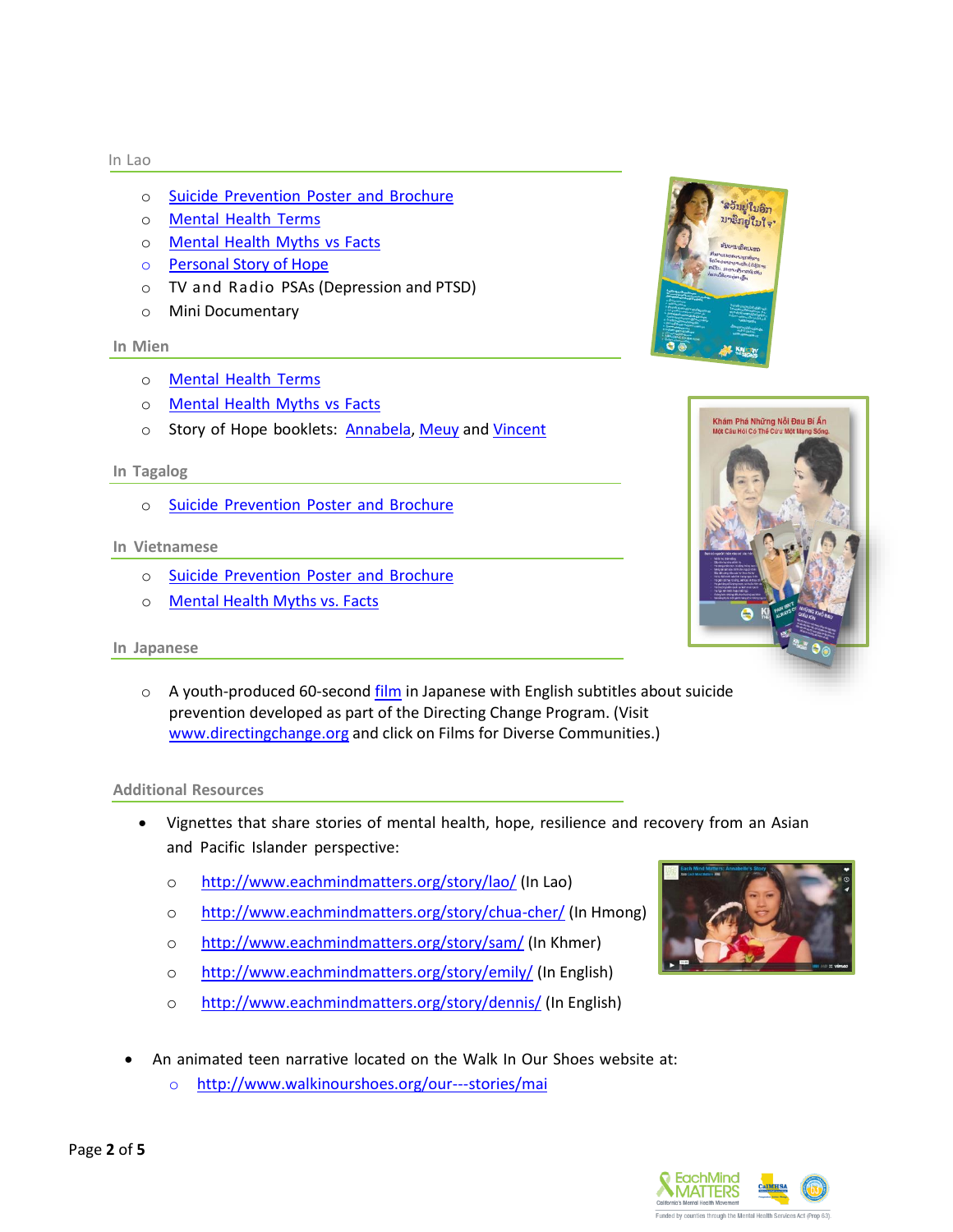The Hmong *Stories of Hope* audio collection is a community outreach resource developed by the Asian American Task Force (AATF) to serve the Hmong community in Riverside County. The audio *Stories of Hope* features three stories about Hmong families and their experiences in working through their mental health challenges. AATF is a group of concerned stakeholders dedicated to increasing mental health awareness, stigma reduction, access to culturally relevant mental health services including prevention and early intervention. View the Stories Hope Collection here:<https://vimeo.com/200272602>

## **CALIFORNIA RESOURCES**

**In Our Own Words: The California Reducing Disparities Project**'s Asian Pacific Islander Workgroup Population Report includes a list of promising programs and strategies for working with API as well as a wealth of information about API mental health and how to improve outreach, services and penetration into API communities. Read the report at<http://crdp.pacificclinics.org/files/resource/2013/04/Report.pdf>

**Disability Rights California**'s web site and fact sheets provide useful information about stigma, discrimination, and advocacy and are available in Korean, Chinese, Vietnamese and Khmer. <http://www.disabilityrightsca.org/CalMHSA/CalMHSAfactsheets.html>

These two publications present some common barriers related to mental health shared by students from historically marginalized racial and ethnic backgrounds, and will describe how resources specific to the community college system can help support their access to mental health services.

- **Student Mental Health Program Guide to Culturally Responsive Services for Asian American and Pacific Islander (AAPI) Student Success Guide** at: [http://cccstudentmentalhealth.org/docs/CCCSMHP-AAPI-Student-](http://cccstudentmentalhealth.org/docs/CCCSMHP-AAPI-Student-Success.pdf)[Success.pdf](http://cccstudentmentalhealth.org/docs/CCCSMHP-AAPI-Student-Success.pdf)
- **Community College Student Mental Health Program's Guide to Supporting Students from Diverse and Ethnic Backgrounds** <http://cccstudentmentalhealth.org/docs/SMHP-Diverse-Racial-Ethnic-Students.pdf>

The **Family Acceptance Project** is a San Francisco-based program that has developed training and educational materials to support lesbian, gay, bisexual and transgender youth and their families. They also conduct original research. Their 24-page brochure, Supportive Families, Healthy Children, is available in Chinese. It provides guidance to families and foster families to help them provide support to their gay and transgender children and adolescents. Videos and publications are available at no cost from their website:<http://familyproject.sfsu.edu/publications>

The **California Asian Pacific Islander Legislative Caucus** maintains a Community Resources page with links to organizations and programs that offer a wide range of services and activities. <http://apicaucus.legislature.ca.gov/community-resources>

Page **3** of **5** The **Asian and Pacific Islanders California Action Network** works to promote health, social and economic equality for API communities. Their web site offers a useful overview of policy and legislative initiatives as well as a listing of local, regional and statewide API service organizations. [http://apiscan.org](http://apiscan.org/)

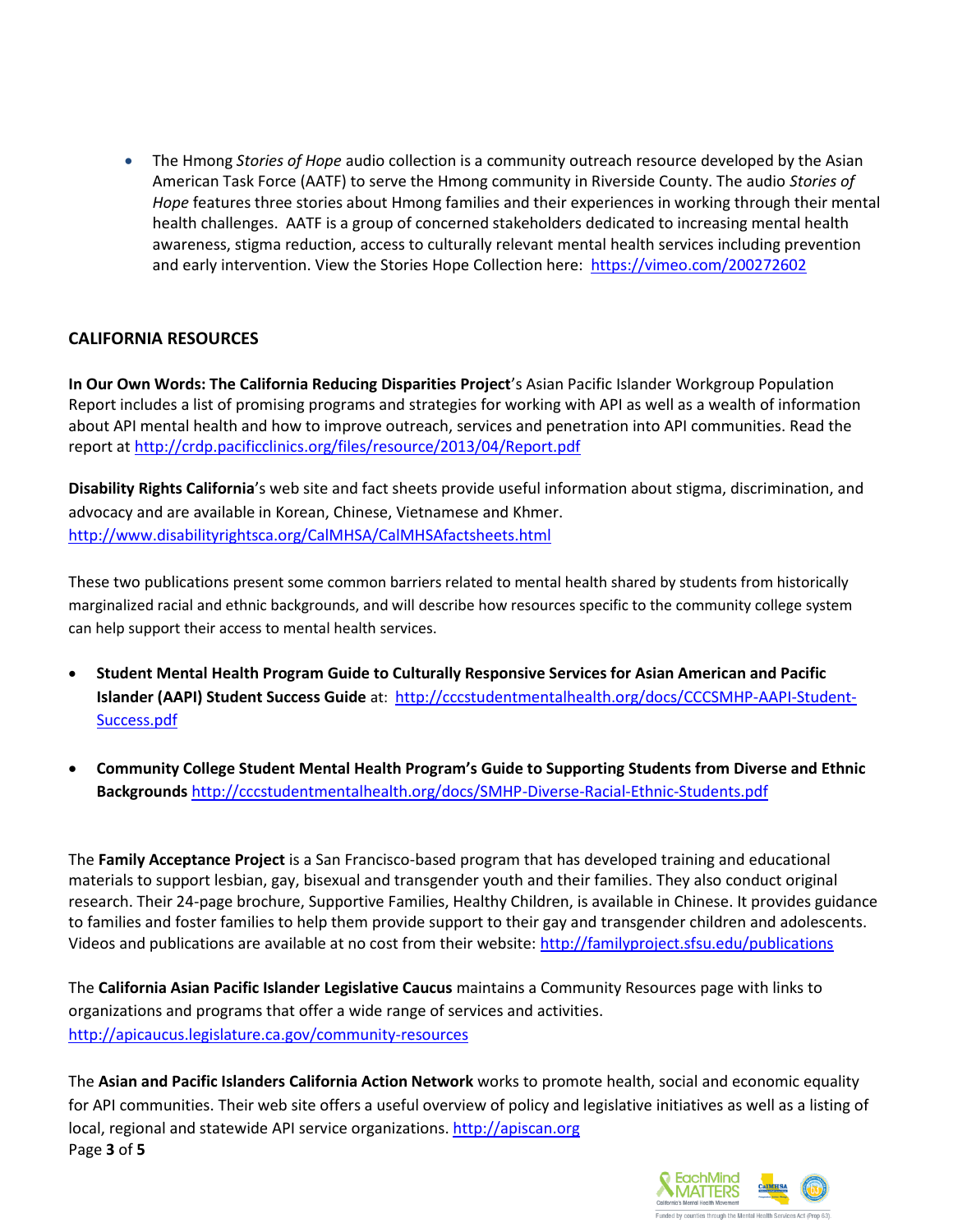The **Suicide Prevention Lifeline** 1-800-273-TALK(8255) provides 24/7 crisis intervention services from trained counselors at crisis centers throughout California. Callers are routed to the nearest crisis center based on their area code. Each crisis center has access to tele-interpreter services around the clock to respond to callers in 150 languages. The **Didi Hirsch Mental Health Center** operates a Korean language crisis line (1-877-7CRISIS (1-877- 727- 4747) between 6:30am-2:30pm daily.

## **REGIONAL CALIFORNIA RESOURCES**

**SSG Mental Health Alliance** is a public/private partnership of 6 mental health organizations that work together to provide an effective, culturally competent, community-based system of care as an alternative to the hospital-based system for Asian and Pacific Islander clients with severe mental illness in the Los Angeles area. [http://www.ssgapialliance.org](http://www.ssgapialliance.org/)

**Asian Pacific Community Counseling** serves provides counseling and mental health support services to the API community in the Sacramento area[. http://apccounseling.org/about/](http://apccounseling.org/about/)

**Pacific Asian Counseling Services** provides mental health services for MediCal eligible children and adults in the greater Los Angeles area. They have significant cultural and linguistic expertise in serving refugee and immigrant API populations. They have brochures for their services in the following languages: Chinese, Khmer, Japanese, Korean, Samoan, Spanish, Tagalog, Vietnamese, and English. [http://pacsla.org](http://pacsla.org/)

**Pacific Clinics** offers behavioral health prevention, early intervention, treatment, training, and advocacy throughout Los Angeles, Orange, Riverside, San Bernardino, and Ventura Counties. [http://www.pacificclinics.org](http://www.pacificclinics.org/)

The **Asian Family Institute** is a program of the Richmond Area Multi-Service, Inc. that provides culturally competent behavioral health services with an emphasis on serving the Asian Pacific Islander communities in the Bay Area <https://www.ramsinc.org/afi.html>

The **NICOS Chinese Health Coalition** is a public-private community partnership of over 30 organizations whose mission is to improve the health of San Francisco's Chinese community. The Coalition supports several projects and initiatives relates to behavioral health and also provides some training and technical assistance through its partners. [http://www.nicoschc.org](http://www.nicoschc.org/)

The **San Francisco Bay Area Chinese Community Depression Education Project** has developed a range of developing culturally sensitive Chinese and English assessment and educational materials that support community and primary care based approaches to outreach, linkage to care, and intervention. <http://www.csueastbay.edu/class/departments/socialwork/cdep/>